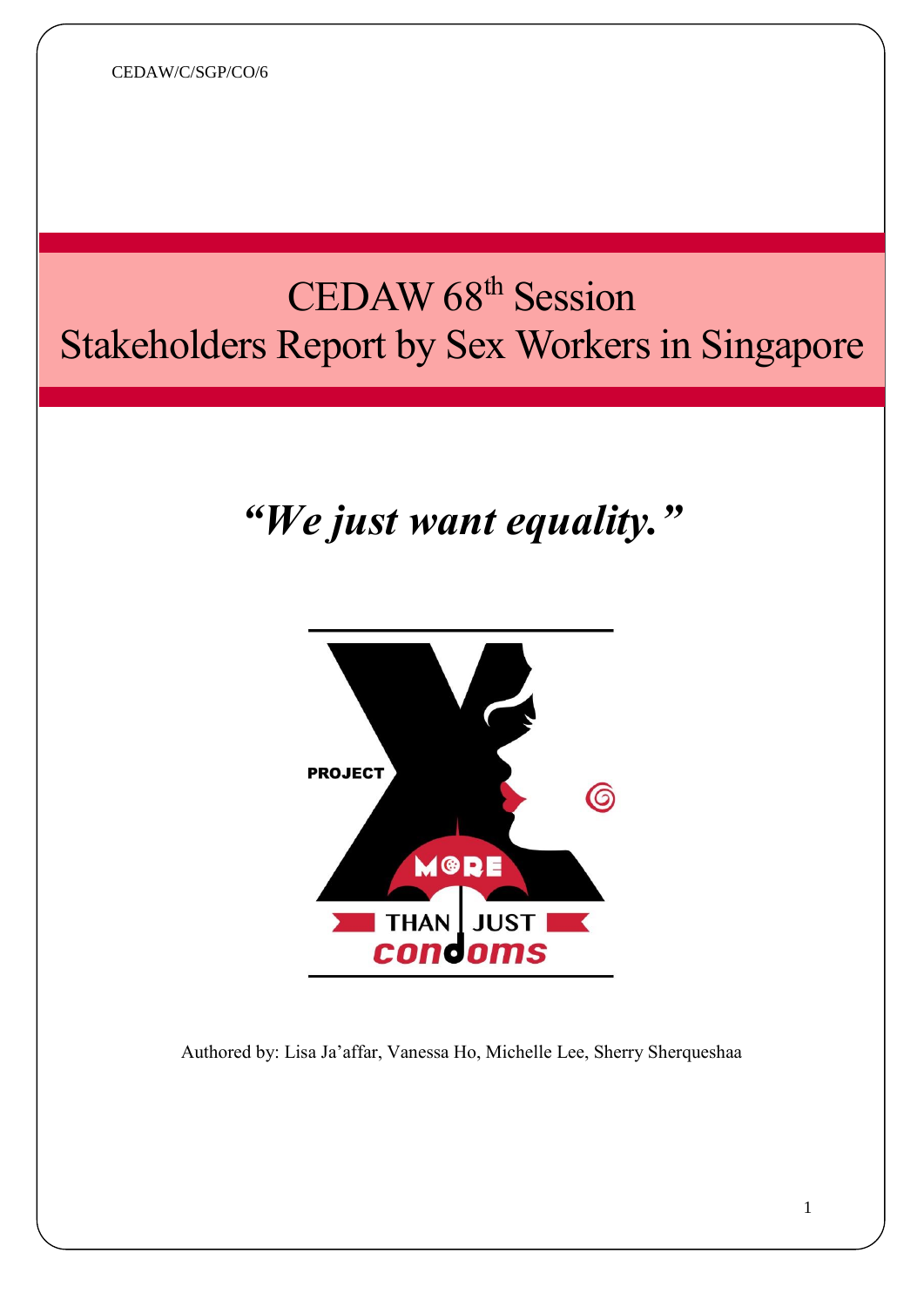# **Table of Contents**

# **About the Report**

Established in 2008, Project X is the only non-governmental organization in Singapore devoted to advocating sex workers' rights. Our core activities include conducting community outreach, sexual health programming, documenting human rights violations, capacity building for community leaders, and public education.

The key tool we use to document human rights violations is our Abuser Alert program. This program was formally set up in 2014 to firstly, enable sex workers to report violence against them to us, and secondly, to alert others to potential abusers. It was established because we realized over the years that many crimes against sex workers go unreported due to fear of arrest or consequences. Key findings from this program will be shared in this report.

In addition, this report was developed through focus group discussions with local and migrant sex workers in Singapore. It also includes key findings from the various research projects we have undertaken over the years.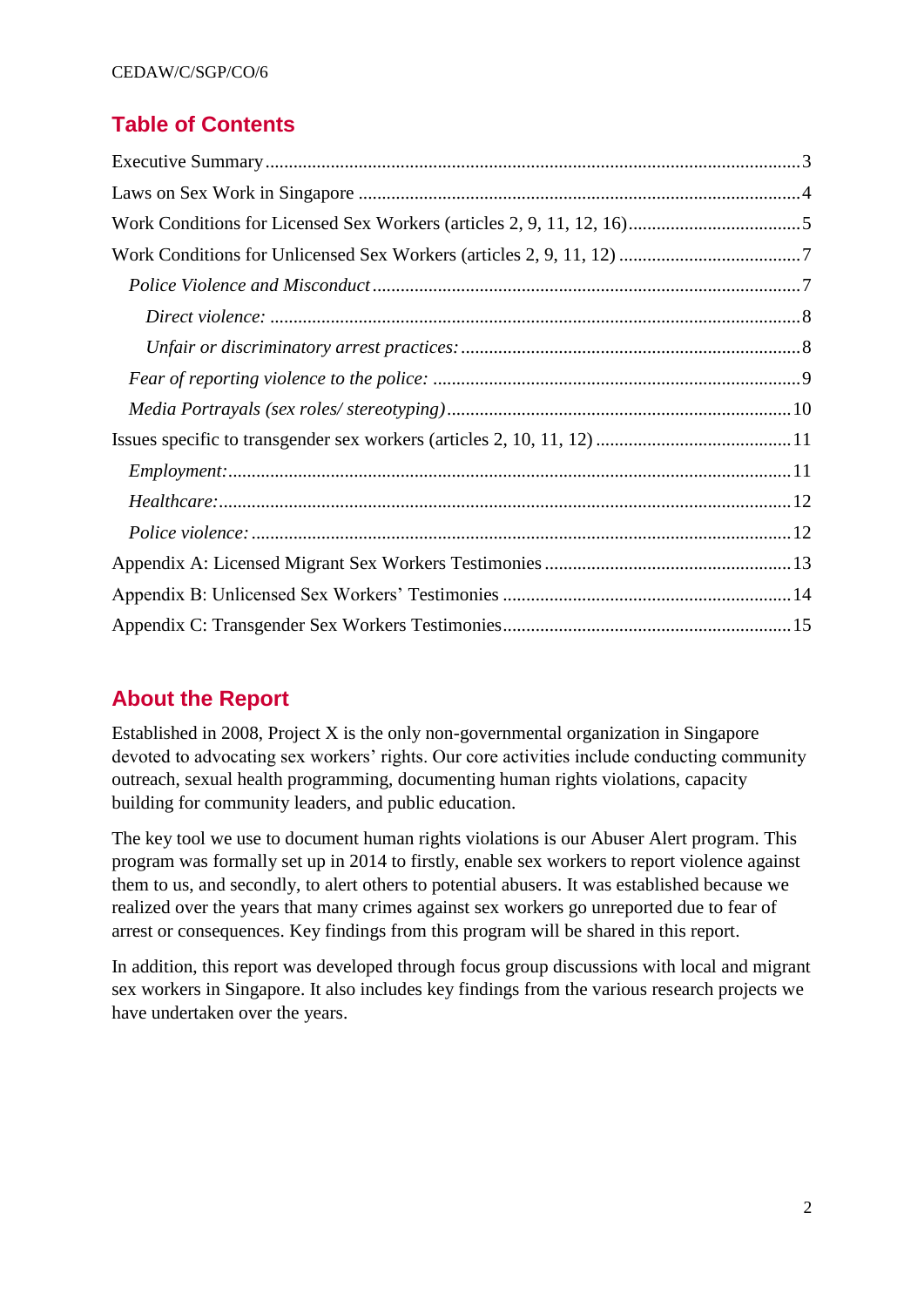# <span id="page-2-0"></span>**Executive Summary**

This report focuses on the various human rights abuses and discrimination against cisgender and transgender sex workers in Singapore. In particular, it will delineate the ambiguous legal framework governing sex work and the impact it has on women's lives. We argue that the continued criminalization and discrimination against sex workers undermine the State's efforts to ensure substantive equality for all women in Singapore.

This is the first time that sex workers' concerns are being brought to CEDAW. Key recommendations for the state as summarized are:

- Make the policy for licensed sex workers transparent and ensure that the terms of contracts are in line with national and international labour standards;
- **Promote laws and policies that encourage or enable collectivization of sex workers.** When sex workers are not themselves under threat of criminal penalties, sex workers and organizations can work to improve work conditions and work with law enforcement to combat exploitation and trafficking;
- Repeal the travel ban for sex workers and for people living with HIV (Immigration Act Section 8);
- Stop using condoms and lubricants as evidence of sex work;
- Make a concerted effort to educate sex workers about their rights and to encourage sex workers to report crimes against them, in collaboration with NGO partners;
- Work towards the full decriminalization of sex work, recognizing adult, consensual sex work as a form of work;
- Uphold rule of law and respect that people should be innocent until proven guilty;
- Respect sex workers' right to privacy;
- Establish anti-discrimination laws to protect transgender women against discrimination and violence, including discrimination by employers, healthcare providers, and law enforcement.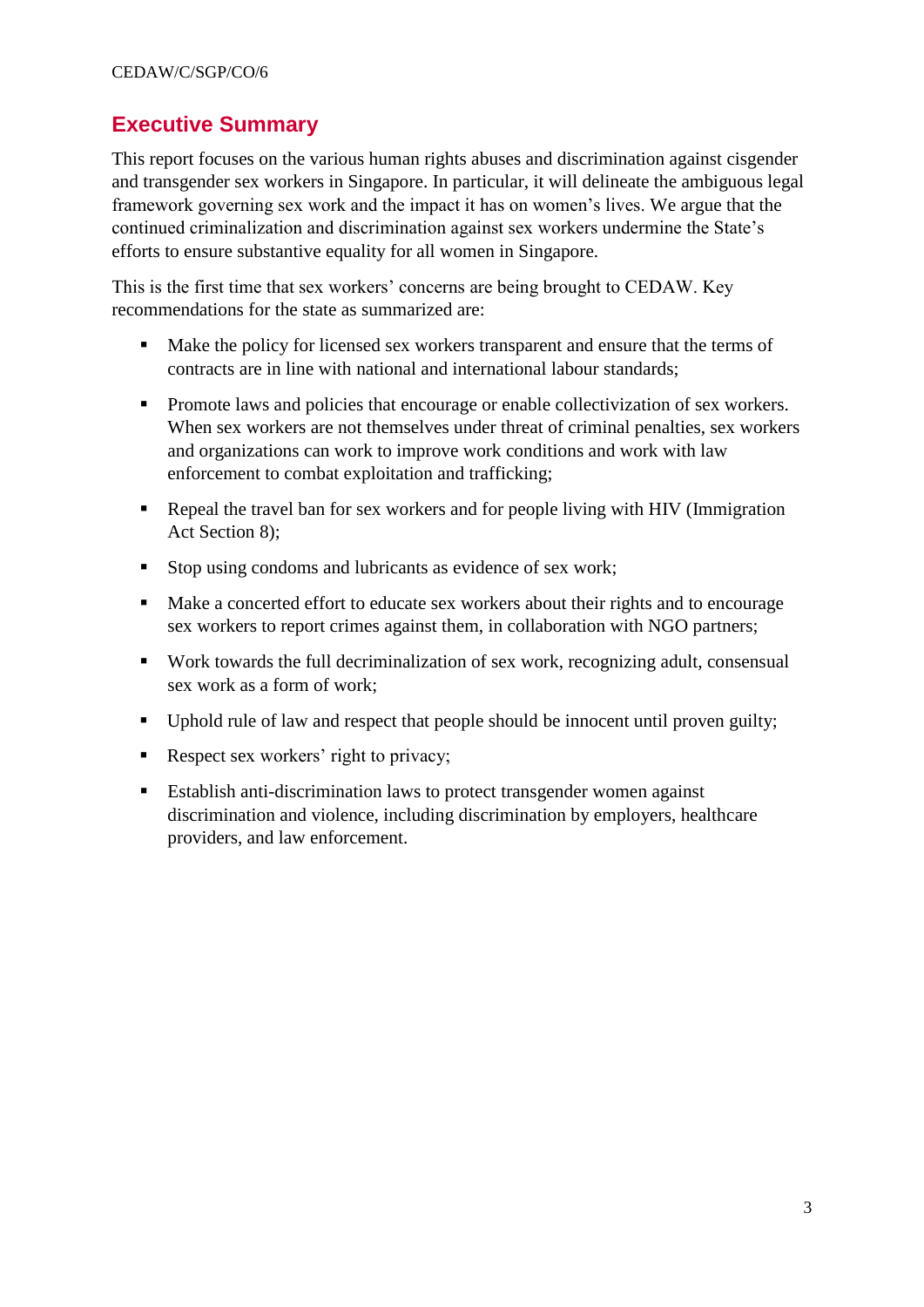**.** 

# <span id="page-3-0"></span>**Laws on Sex Work in Singapore**

- 1. The sex industry in Singapore exists in a legal grey area.<sup>1</sup> In summary, the industry is bifurcated – one segment operates somewhat "legally", and the other operates "illegally". Sex workers work either in traditional spaces like brothels or on the streets, or in various other establishments such as massage parlours, karaoke bars, and entertainment clubs. While the act of providing sexual services in exchange for money is in itself not criminalized, $2$  many sex work-related activities are criminalized. A summary of the key statutes that are actively enforced and used to criminalize sex workers is as follows:
	- a. Soliciting in a public place for sex work is criminalized (Miscellaneous Offences Act, Article 19);
	- b. Persons living on or trading in prostitution (Women's Charter, Article 146);
	- c. Owning a brothel (Women's Charter, Article 148);
	- d. Additionally, migrant sex workers are defined to be "prohibited migrants" (Immigration Act, Article 8(e));
	- e. In 2016, two new amendments were made to Article 146 of the Women's Charter to now criminalize the use of "remote communication services" to advertise sex work. This effectively criminalizes independent sex workers who run their own websites.
- 2. According to the Singapore Government, the "total number of women arrested for activities associated with vice has dropped from 4,886 in 2014 to 2,947 in 2016."<sup>3</sup>
- 3. The Specialized Crime Branch (SCB) of the Singapore Police Force (SPF) is a unit dedicated to conducting raids, arresting, and investigation cases related to sex work.
- 4. Sex workers who are arrested face varying consequences. Singaporean sex workers who are caught for soliciting will be fined for the first two offences, and jailed for the subsequent ones. Migrant sex workers who are arrested will be deported and face a travel ban from returning to Singapore. If their pimp or manager was arrested, the sex worker will be made to remain in Singapore as prosecution witnesses.
- 5. That said, the government allows sex work to operate within Designated Red-Light Areas (DRA), in the form of brothels regulated and monitored by police *despite the law.*<sup>4</sup> The state refuses to officially acknowledge the existence of this system, including in the State

[https://sprs.parl.gov.sg/search/topic.jsp?currentTopicID=00066883-ZZ&currentPubID=00069832-](https://sprs.parl.gov.sg/search/topic.jsp?currentTopicID=00066883-ZZ¤tPubID=00069832-ZZ&topicKey=00069832-ZZ.00066883-ZZ_1%2Bid008_19990505_S0004_T00121-oral-answer%2B) [ZZ&topicKey=00069832-ZZ.00066883-ZZ\\_1%2Bid008\\_19990505\\_S0004\\_T00121-oral-answer%2B,](https://sprs.parl.gov.sg/search/topic.jsp?currentTopicID=00066883-ZZ¤tPubID=00069832-ZZ&topicKey=00069832-ZZ.00066883-ZZ_1%2Bid008_19990505_S0004_T00121-oral-answer%2B) accessed on 27 September 2017.

<sup>&</sup>lt;sup>1</sup> In 1999, during parliamentary debate on the "Policy on Prostitution" Member of Parliament JB Jeyaretnam questioned then Minister of Home Affairs Mr Wong Kan Seng. Mr Jeyaretnam highlighted that if the law criminalizes sex work but there is a lack of enforcement, it is tantamount to a "disrespect for the law", and questioned if the Minister would consider legalizing the industry. To which Mr Wong said, "there is no need to legalize it but we can at the same time deal with the problem in a pragmatic way." From "Policy on Prositution", *Singapore Parliament Reports,* 5 May 1999,

<sup>2</sup> The Women's Charter defines sex work as "the act of a female offering her body for sexual penetration for hire, whether in money or in kind"

<sup>&</sup>lt;sup>3</sup> CEDAW 68<sup>th</sup> Session, Singapore State Response to the List of Issues, para 55.

<sup>4</sup> Shi Bin, Tan, & Alisha Gill (2013), "Containing Commercial Sex to Designated Red Light Areas: An idea past its prime?". Singapore: Lee Kuan Yew School of Public Policy, p. 2.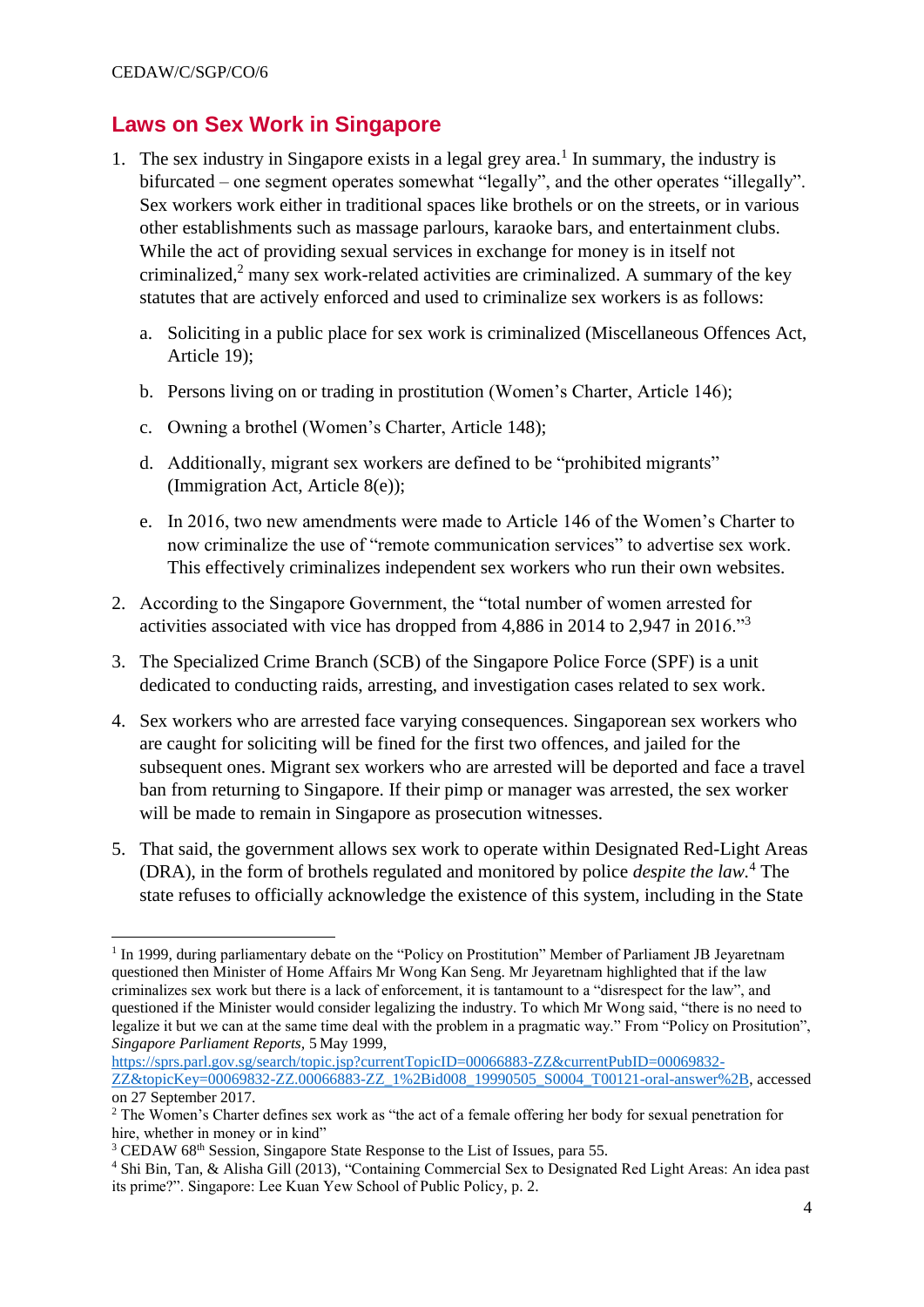response to the CEDAW list of issues.<sup>5</sup> Information provided in this report about this system is gathered from licensed sex workers themselves.

# <span id="page-4-0"></span>**Work Conditions for Licensed Sex Workers (articles 2, 9, 11, 12, 16)**

- 6. In Singapore, workers' rights are protected by the Employment Act, supplemented by the Employment of Foreign Manpower Act. In addition, Singapore has ratified 27 International Labour Organization (ILO) conventions, 20 of which are still in force.
- 7. However, the Employment Act only protects certain professions. Vulnerable populations such as foreign domestic workers and sex workers are not covered.
- 8. There are strict criteria to be issued a permit (colloquially known as a "yellow card") to work in a licensed brothel under the Medical Surveillance Scheme (MSS).<sup>6</sup> One has to be:
	- a. Aged between 21 and 35;
	- b. From one of these countries: China, Vietnam, Thailand, Malaysia, or Singapore;
	- c. Legally recognized as female.
- 9. Based on interviews with licensed sex workers, here are the conditions of the licensed brothels:
	- a. Sex workers applying to work for a licensed brothel must undergo an interview with the police. Workers complain of discriminatory attitudes and verbal abuse during these interviews.<sup>7</sup> If their application is approved, contracts are signed with the police. Licensed sex workers do not get to keep a copy of this contract.
	- b. Their passports are held by the police. Sex workers only get to keep a photocopy. This is in violation of the Passports Act, where it is an offence to keep or withhold any passport which does not belong to you.<sup>8</sup>
	- c. Sex workers are not allowed to date or marry a Singaporean man. Many sex workers and their partners feel that this regulation dehumanizes and discriminates against them.
	- d. Most licensed sex workers live in the brothels they are assigned to. Many face restrictions such as curfews, having to seek permission to leave brothels, prohibition on going to clubs and bars, and prohibition on working outside the brothel. Some sex workers face a fine of up to S\$500 for leaving the brothel without permission.

 $6$  The Medical Surveillance Scheme was introduced in 1976. CL, Goh,  $\&$  Roy Chan (1995), "Prevalence of sexually transmitted diseases among commercial sex workers in Singapore from 1977 to 1993: the effects of screening meansures." *Ann Acad Med Singapore,* Jul;24(4): 500-4,

```
https://www.ncbi.nlm.nih.gov/pubmed/8849176, accessed on 27 September 2017.
```
1

<sup>&</sup>lt;sup>5</sup> CEDAW 68<sup>th</sup> Session, Singapore State Response to the List of Issues, para 54-56.

<sup>7</sup> See Appendix A.

<sup>8</sup> Ministry of Manpower, "Can an employer keep a worker's passport?"[, http://www.mom.gov.sg/faq/work-pass](http://www.mom.gov.sg/faq/work-pass-general/can-an-employer-keep-a-workers-passport)[general/can-an-employer-keep-a-workers-passport,](http://www.mom.gov.sg/faq/work-pass-general/can-an-employer-keep-a-workers-passport) accessed on 27 September 2017.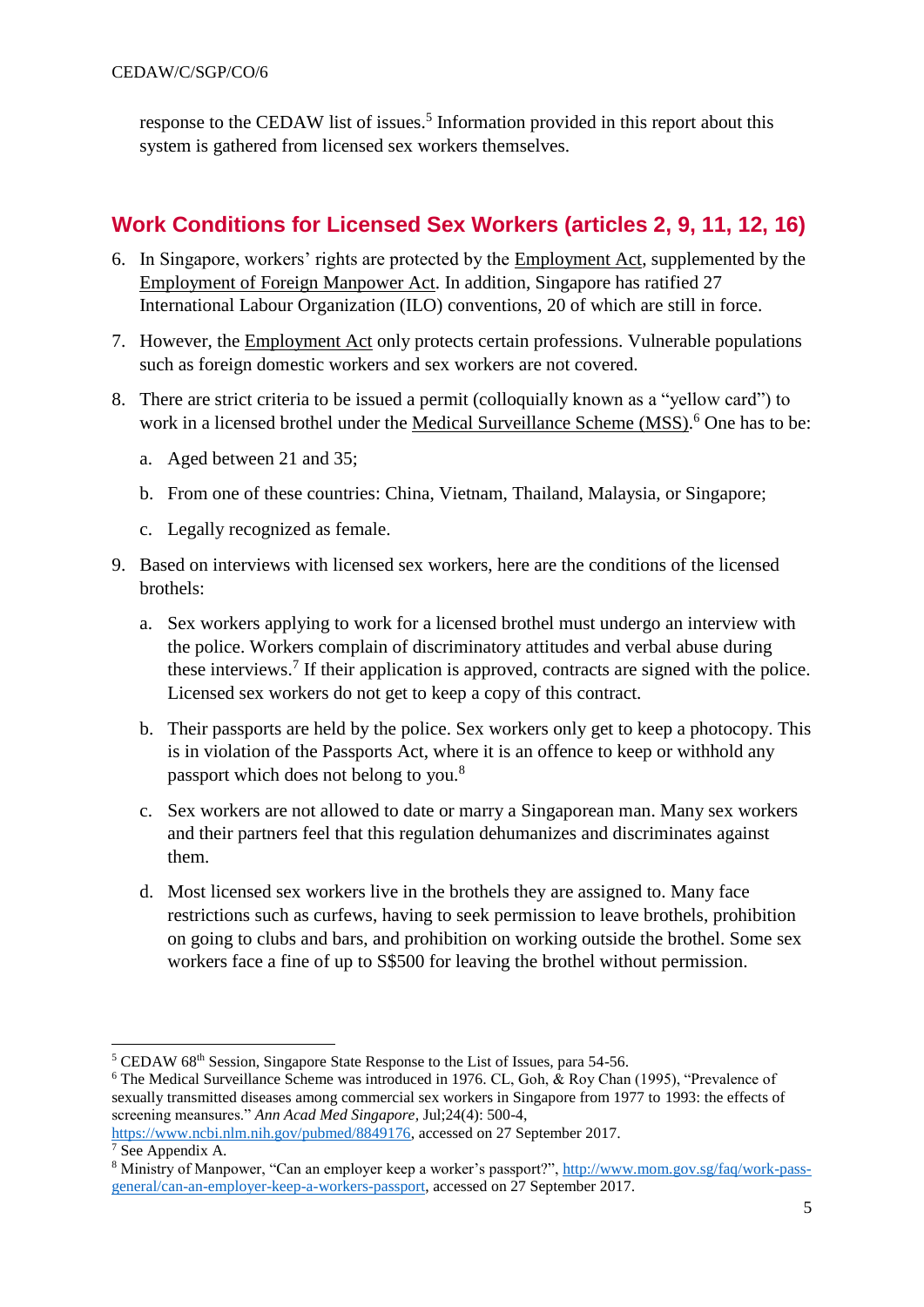- e. Many licensed sex workers work six or seven days a week. They do not have medical leave and must compensate management for additional off-days taken.
- f. Brothel managers take between 30% to 50% of the earnings of the sex workers.
- g. At the end of their contracts, sex workers face a travel ban from re-entering Singapore. The length of this travel ban ranges from a couple of years to a lifetime ban; the ban seems arbitrary and the decision-making process is unclear and opaque. This ban unfortunately serves as a deterrent for some to leave the industry, as they are essentially not allowed to switch employers or occupation in Singapore.<sup>9</sup>
- h. Licensed sex workers have to undergo mandatory monthly sexually transmitted infections (STI) and HIV test. Sex workers who test positive twice for STIs, or test positive for HIV will be deported immediately, with automatic imposition of a permanent travel ban. <sup>10</sup> Section 8(3)(ba) of the Immigration Act classifies people living with HIV/AIDs as "prohibited immigrants," and they are to be deported from Singapore.
- i. Mandatory testing violates licensed sex workers' "rights to control one's health and bodies, including sexual and reproductive freedom, and the rights to be free from interference". <sup>11</sup> It also does not tackle the root cause of vulnerability, which is often violence and discrimination.<sup>12</sup>
- j. Lack of affordable and accessible voluntary services violate all sex workers right to the highest attainable standard of healthcare treatment.<sup>13</sup> The CEDAW Committee has recommended that special attention to be given to the health rights of women belonging to the marginalized groups, which include "women in prostitution".<sup>14</sup>
- 10. The regulations that govern these licensed brothels are not public information, and it is unclear if sex workers' rights to health and safety are enshrined in these regulations.

#### *Recommendations:*

- Make the policy for licensed sex workers transparent and ensure that the terms of contracts are in line with national and international labour standards.
- Conduct consultations with sex workers and sex worker organizations to ensure fair working conditions. Repeal laws and policies that effectively prevent sex workers from choosing their own work conditions.
- Promote laws and policies that encourage collectivization of sex workers. When sex workers are not themselves under threat of criminal penalties, sex workers and

 $\overline{a}$ 

<sup>&</sup>lt;sup>9</sup> See Appendix A.

<sup>&</sup>lt;sup>10</sup> See Appendix A.

<sup>11</sup> Commission on Human Rights, *Report of the Special Rapporteur on violence against women, its cause and consequences: Economic and social policy impact and its impact on violence against women*, Ms. Radhika Coomarasawmy (2000).

<sup>&</sup>lt;sup>12</sup> See Appendix A.

<sup>&</sup>lt;sup>13</sup> Currently, Singapore has only 10 STIs screening. Seven out of ten clinics provides semi-anonymous testing, two out of the ten clinics are operated by local NGOs.

 $14$  Coomarasawmy (2000).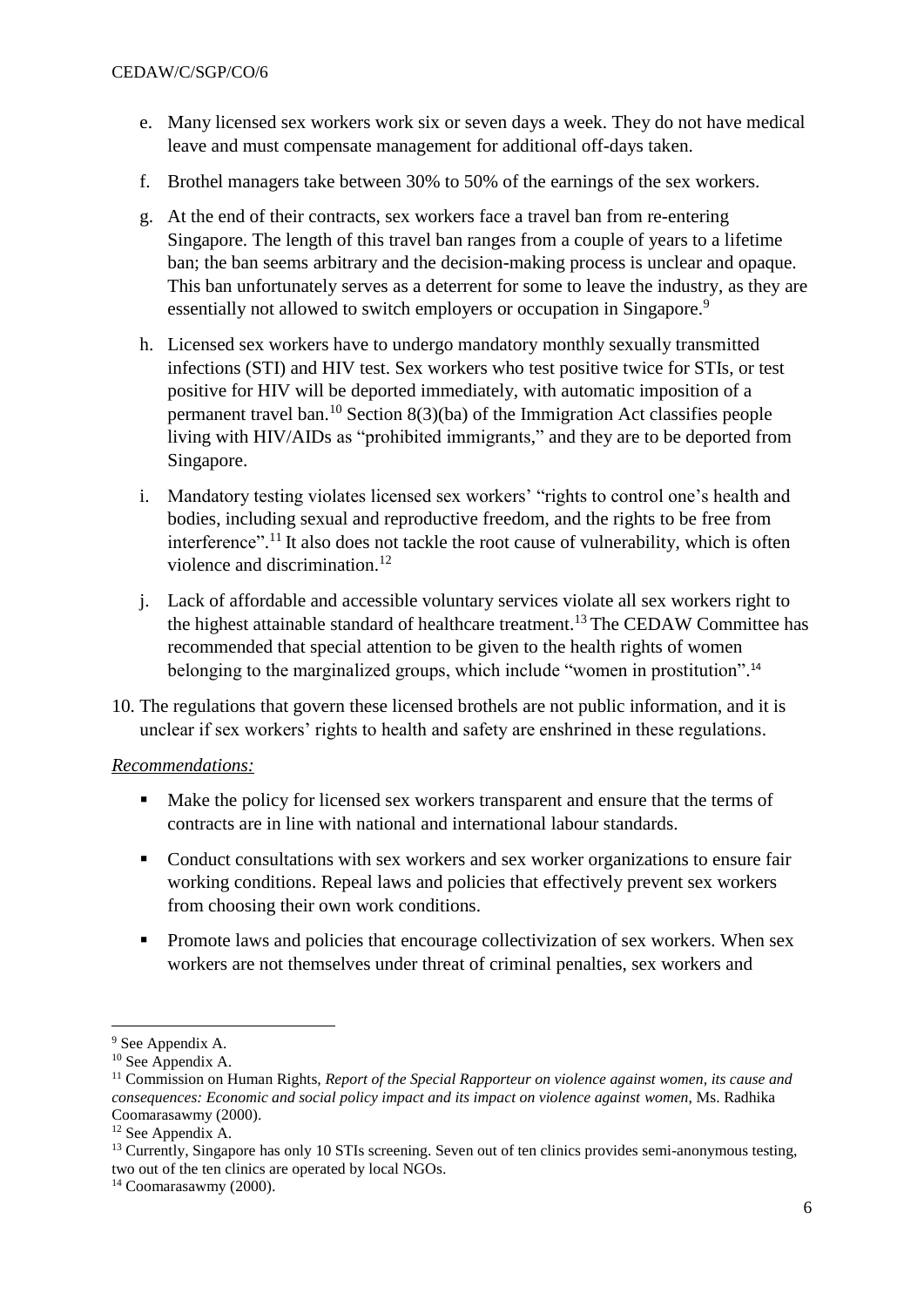organizations can work to improve work conditions and work with law enforcement to combat exploitation and trafficking.

Repeal the travel ban for sex workers and for people living with HIV.

# <span id="page-6-0"></span>**Work Conditions for Unlicensed Sex Workers (articles 2, 9, 11, 12)**

11. Unlicensed sex workers in Singapore operate either in brothels, on the streets, in hotels via the internet, in massage parlours, and at entertainment venues. Sex workers who do not qualify or choose not<sup>15</sup> to operate under the licensing scheme are deemed to be working illegally. While the State insists that "prostitution per se is not a crime,"<sup>16</sup> the laws detailed above effectively criminalize them. Unlicensed sex workers are subject to constant raids and entrapment and face mistreatment by police, abuse from clients and members of the public, and lack access to justice.<sup>17</sup>

## <span id="page-6-1"></span>*Police Violence and Misconduct*

- 12. According to the Abuser Alert reports collected in 2016, 24% of the abusers reported to Project X were law enforcement officers. This makes law enforcement officers the second most frequent perpetrators of abuse against sex workers, second to clients of sex workers (43%).
- 13. Police misconduct can be split into two main categories:
	- a. Directly inflicting abuse against sex workers
		- i. Physical
		- ii. Verbal
		- iii. Emotional
	- b. Unfair or discriminatory arrest practices
		- i. Profiling
		- ii. Use of condoms as evidence
		- iii. Entrapment
		- iv. No access to counsel or translators

<sup>&</sup>lt;sup>15</sup> In 2014, Project X conducted a focus group discussion with diverse sex workers on their opinions of the yellow card system. Many refuse to join the system because (1) they would have to report their real names to the police and be monitored by them; (2) restricted areas that one can work in; (3) fixed working hours; (4) portion of earnings go to brothel manager; (5) restrictions on travel in future.

<sup>&</sup>lt;sup>16</sup> Singapore Government Replies to List of Issues and Questions in Relation to the Fifth Periodic Report, para 54-55.

<sup>&</sup>lt;sup>17</sup> See Appendix B.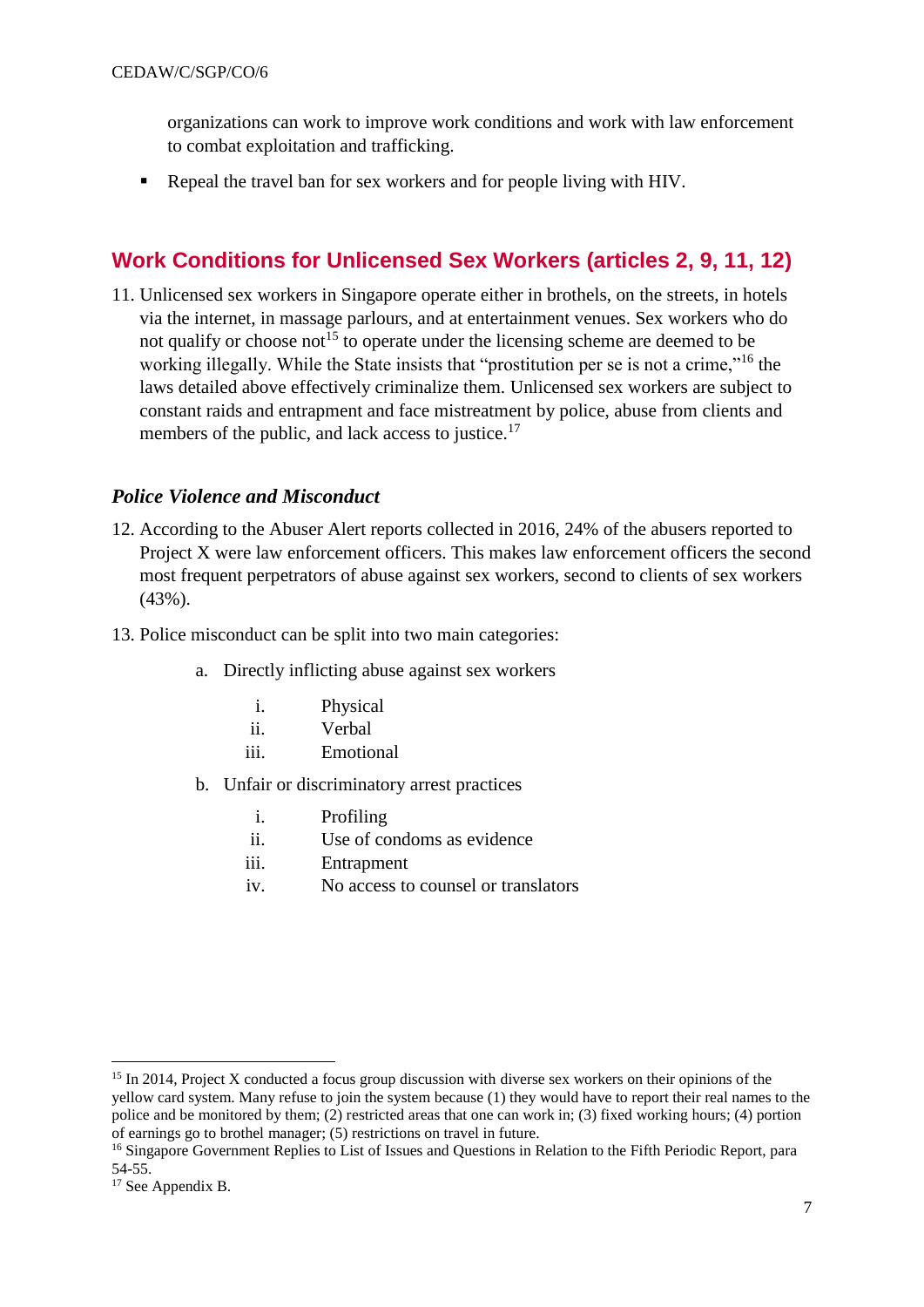#### CEDAW/C/SGP/CO/6

## <span id="page-7-0"></span>*Direct violence:*

- 14. These cases included both physical abuse (throwing to the floor, slapping and kicking, spitting), and verbal and emotional abuse (slurs and humiliation).<sup>18,19</sup> They occurred during police spot checks and raids.
- 15. During raids of unlicensed brothels, police utilise intimidation techniques and engage in unsafe practices.<sup>20</sup> Raids are conducted by breaking down brothel doors using battering rams and sledgehammers and involve threats using guns and tasers, shouting of profanities and insults, and grabbing women by their hair, generating fear and confusion.<sup>21</sup> Project X has documented at least two women who jumped from the third floor, breaking their legs in order to escape arrest. Destruction of property is frequent, with air conditioners, furniture, and toilets being destroyed.<sup>22</sup>
- 16. Statistics from our Abuser Alert have been presented to the police. The police urges us to help them by encouraging sex workers to report offending officers as well as other crimes against them. However, much more effort is needed to encourage sex workers to do so. Sex workers still fear arrest, prejudice, and deportation for reporting crimes against them to the police.
- 17. With the help of a community liaison in the police, Project X managed to make four official reports against offending police officers on behalf of seven sex workers. However, these reports have yielded no concrete results. In one case of physical abuse in 2016, the report against the officer closed as there was "no evidence to substantiate [the] allegations". In that case, the sex worker had lubricant poured on her face and she was dragged around the interrogation room while her hands were cable tied, causing cuts, swelling, and numbness on her wrists.

## <span id="page-7-1"></span>*Unfair or discriminatory arrest practices:*

- 18. The police frequently profile women as being sex workers for two reasons: being transgender, and/ or carrying condoms. Gender identity and condoms, in conjunction with being in locations associated with sex work, are presented as evidence of sex work and used to charge women with solicitation. Profiling is often based on racist and xenophobic stereotypes and further fuels discrimination against marginalized women.
- 19. In one case, several migrant transgender women were stopped by officers while they were doing prayers outside their hostel. When the officer questioned the discordance between their physical appearance and gender identity marker on their passports, he jumped to the conclusion that since they are transgender, they must be sex workers. The women were arrested. Only with the assistance of Project X did they clear their names.
- 20. During our outreach activities, many migrant sex workers refuse to take condoms and lubricants from us. They say they are afraid of being arrested by the police  $-$  a fear that is

 $20$  Ibid.

<sup>18</sup> See Appendix B.

<sup>19</sup> Allard K. Lowenstein International Human Rights Clinic, Yale Law School, *"They Only Do This to Transgender Girls"*, 2015

 $21$  Ibid.

 $22$  Ibid.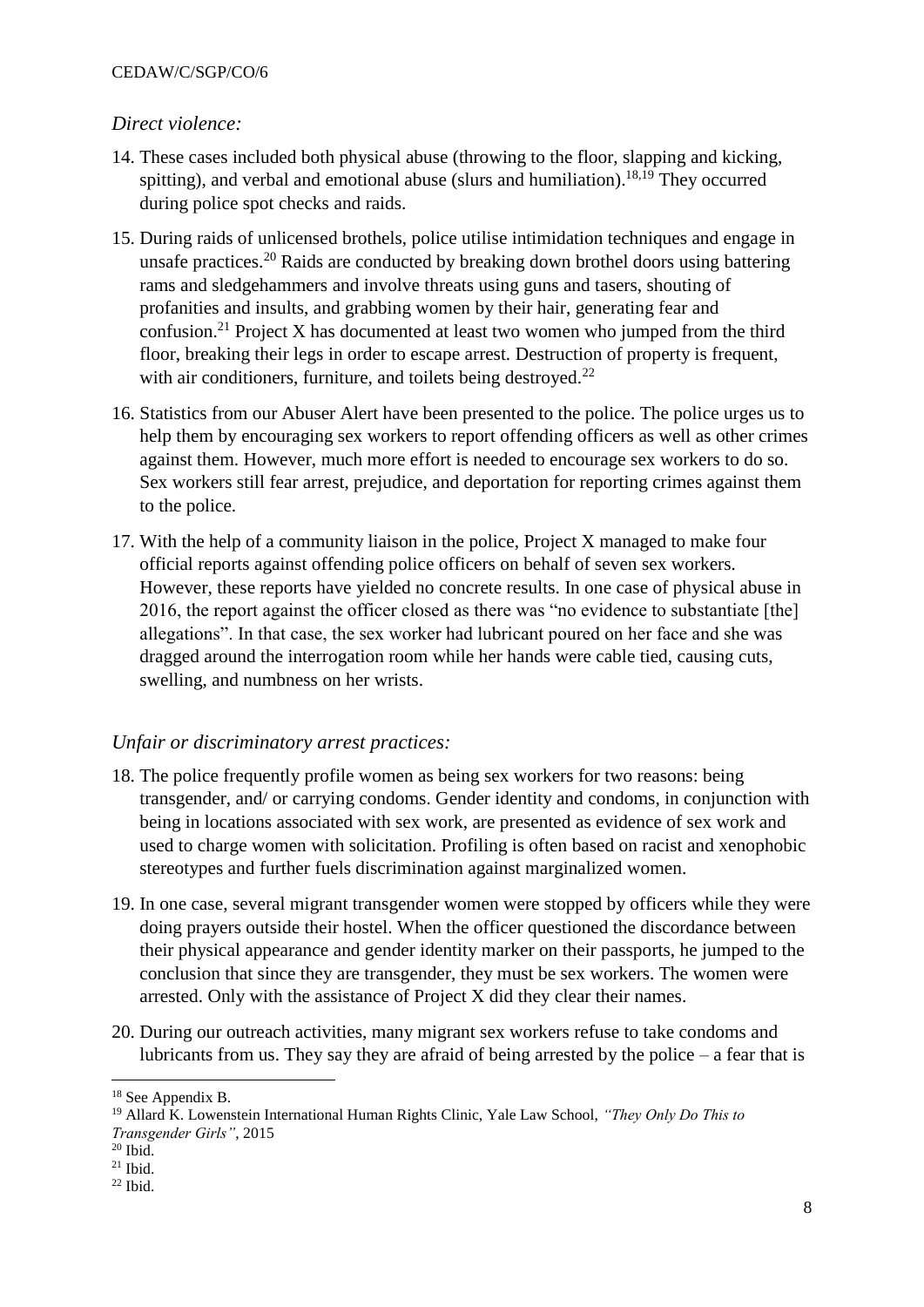not unfounded as many have been charged and fined for soliciting simply because they had condoms on them. <sup>23</sup> Clubs and bars also refuse to allow us to distribute within their premises as they are afraid of being seen as facilitating sex work, which is also against the law.<sup>24</sup> This puts sex workers in a vulnerable position and weakens their bargaining power when negotiating condom use with clients.

- 21. Use of condoms as evidence results in lower condom usage amongst unlicensed sex workers.<sup>25</sup> Low condom usage is even more prevalent amongst foreign entertainment workers who also offer sexual services, with only 51.9% regularly using condoms.<sup>26</sup> The use of condoms as evidence is not only discriminatory, but also harmful to public health.
- 22. Entrapment where police officers impersonate clients is a common strategy used by the police to arrest sex workers.
- 23. Deportation processes for unlicensed migrant sex workers violate international law. Upon arrest, sex workers are detained and forced to admit to having done sex work. Some of the strategies used by the police include threatening to call one's family members to expose them as sex workers; or threatening a (baseless) jail sentence. Translators are not always present during interrogations and the women are not allowed to make phone calls. Without presenting evidence to a prosecutor, the women are required to leave the country within 48 hours and face a travel ban of at least 3 years.
- 24. Finally, sex workers whose managers are arrested alongside them are made to stay in Singapore as prosecution witnesses. They are given a "Special Pass" and prohibited from leaving the country until the case closes. However, the "Special Pass" does not give permission to work, making continuing doing unlicensed sex work the only way to survive. In 2017, we assisted four women who were on Special Pass for a year, and were not allowed to go home, despite family emergencies.

## <span id="page-8-0"></span>*Fear of reporting violence to the police:*

- 25. Through our Abuser Alert program, we received 82 reports of abuse against sex workers in 2016, up from 72 reports in  $2015.<sup>27</sup>$
- 26. These cases involved:
	- a. Physical assault (19.5%), e.g. punching, slapping, or strangling by clients;
	- b. Financial violence/exploitation (18.3%), e.g. refusal to pay, theft, or blackmail;

 $\overline{a}$ <sup>23</sup> Allard K. Lowenstein International Human Rights Clinic, Yale Law School, *"They Only Do This to Transgender Girls"*, 2015

<sup>24</sup> Women's Charter Article 147(2).

<sup>&</sup>lt;sup>25</sup> Wong, Mee-Lian, et al. "Sexually Transmitted Diseases and Condom Use Among Female Freelance and Brothel-Based Sex Workers in Singapore." Sexually Transmitted Diseases, vol. 26, no. 10, 1999, pp. 593–600., doi:10.1097/00007435-199911000-00010.

<sup>26</sup> Wong, Mee-Lian et al. "Sex Work and Risky Sexual Behaviors among Foreign Entertainment Workers in Urban Singapore: Findings from Mystery Client Survey." *Journal of Urban Health : Bulletin of the New York Academy of Medicine* 89.6 (2012): 1031–1044. *PMC*. Web. 22 Aug. 2017.

 $27$  Reports through our Abuser Alert program represent a small portion of the abuse sex workers in Singapore face. The actual number of incidents is likely to be much higher, as these numbers rely on sex workers to selfreport cases of violence.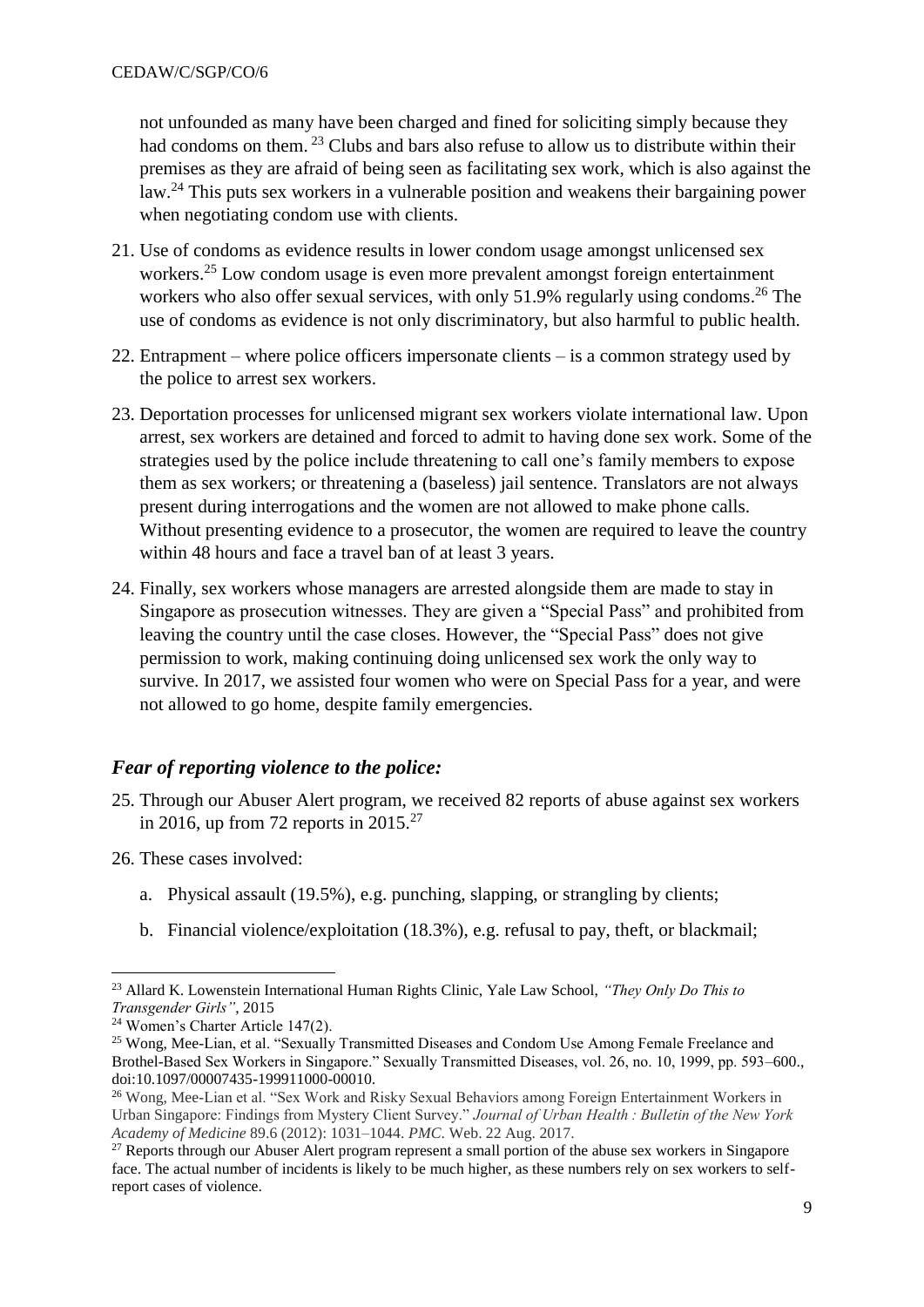- c. Verbal harassment (12.2%), e.g. threats or insults based on nationality, dress, or gender identity;
- d. Sexual violence/rape (8.54%), e.g. forced sex, unprotected penetration without consent. The latter includes "stealth" removal of the condom during intercourse or purposely puncture condoms in order to spread infection as a fetish.<sup>28</sup>
- 27. However, sex workers do not report due to police violence and discriminatory practices. This leaves sex workers vulnerable to violence from other sources. Nearly all victims who made Abuser Alert reports in 2016 did not make police reports, with the most common reason given being fear of arrest.
- 28. Sex workers who attempted to make police reports in the past have been told that they will be investigated for soliciting if they pursued the case. Rather than be charged for soliciting, sex workers will usually choose to drop the case.
- 29. Violence against sex workers continues to be prevalent. While the Singapore Women's Charter was ostensibly established to protect and advance women's rights in Singapore,<sup>29</sup> sex workers are unable to rely on the police, creating a barrier to justice.

#### *Recommendations*

 $\overline{a}$ 

- Make a concerted effort to educate sex workers about their rights and to encourage sex workers to report crimes against them by law enforcers and others, in collaboration with NGO partners;
- Repeal laws and policies that prevent sex workers from reporting crimes against them;
- Do not force sex workers to remain in Singapore as prosecution witnesses.
- The State should work towards the full decriminalization of sex work, recognizing adult, consensual sex work as a form of work.

## <span id="page-9-0"></span>*Media Portrayals (sex roles/ stereotyping)*

- 30. The media frequently covers police raids on unlicensed workers. In 2017 alone, at least 26 news pieces were written about raids.
- 31. Articles that cover raids typically run photos of the arrested sex workers alongside the article.<sup>30,31,32</sup> The arrested sex workers are made to pose in groups with their faces hidden,

<sup>&</sup>lt;sup>28</sup> Dutta, Mohan J, and Raksha Mahtani, "Relocating the Health of Transgender Sex Workers from the Margins: A Culture-Centered Approach". vol. 1, *CARE White Paper Series* (2017)

<sup>&</sup>lt;sup>29</sup> CEDAW 68<sup>th</sup> Session, Singapore State Response to the List of Issues, para 4.

<sup>30</sup> "Three women arrested in Jurong West anti-vice raid", *Straits Times*, 12 July 2017,

[http://www.straitstimes.com/singapore/three-women-arrested-in-jurong-west-anti-vice-raid,](http://www.straitstimes.com/singapore/three-women-arrested-in-jurong-west-anti-vice-raid) accessed on 27 September 2017.

<sup>31</sup> "Vice ring busted after 6½-hour raid, 24 arrested", *The New Paper,* 18 May 2017,

[http://www.tnp.sg/news/singapore/vice-ring-busted-after-612-hour-raid-24-arrested,](http://www.tnp.sg/news/singapore/vice-ring-busted-after-612-hour-raid-24-arrested) accessed on 27 September 2017.

<sup>&</sup>lt;sup>32</sup> "'High-class' Russian vice ring busted; 4 women arrested", *Channel News Asia*, 5 May 2017, [http://www.channelnewsasia.com/news/singapore/high-class-russian-vice-ring-busted-4-women-arrested-](http://www.channelnewsasia.com/news/singapore/high-class-russian-vice-ring-busted-4-women-arrested-8821026)[8821026,](http://www.channelnewsasia.com/news/singapore/high-class-russian-vice-ring-busted-4-women-arrested-8821026) accessed 27 September 2017.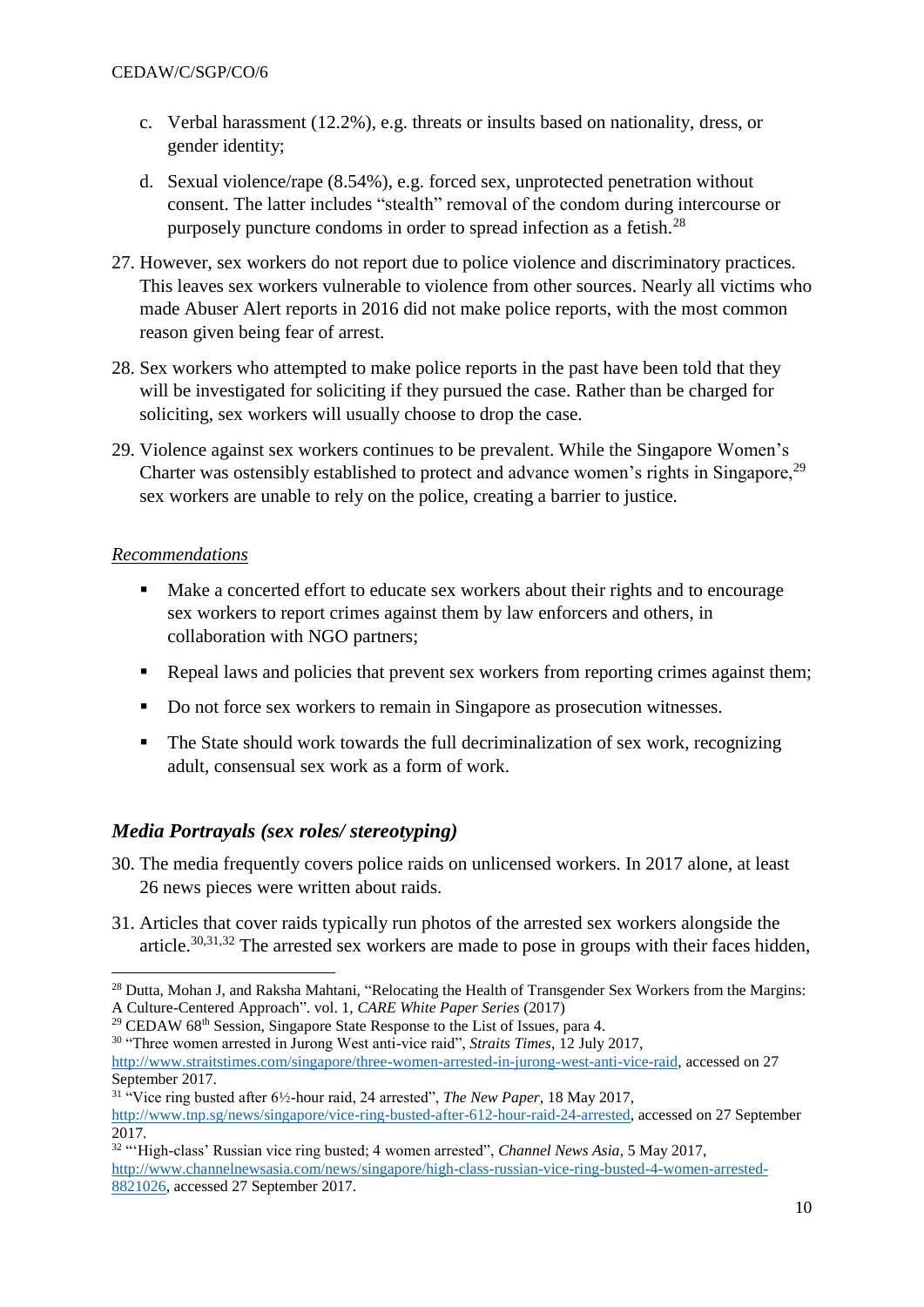often bent over, in a way which dehumanizes them. Words such as "sleazy" and "vice" are often used. Sex workers are always portrayed as criminals, even before being proven guilty in a court of law. Furthermore, photos of condoms are often used to allege that those arrested are sex workers, an extension of police use of condoms as evidence.<sup>33</sup>

32. Their sensationalistic portrayal of sex workers demeans and dehumanizes them, encouraging public prejudice, further feeding the stigma that causes social ostracization, employment discrimination, and violence.

#### *Recommendations:*

- Uphold rule of law and respect that people should be innocent until proven guilty.
- Respect sex workers' right to privacy.

# <span id="page-10-0"></span>**Issues specific to transgender sex workers (articles 2, 10, 11, 12)**

- 33. In the 2012 Concluding Observations of the CEDAW Committee,<sup>34</sup> the State was asked to: "Put in place, without delay, a comprehensive strategy to modify or eliminate patriarchal attitudes and stereotypes that discriminate against women, **including those based on sexual orientation and gender identity**, in conformity with the provisions of the Convention." However, the State has done nothing to protect transgender women from discrimination.
- 34. Transgender female sex workers are an acutely vulnerable population. Many issues they face stem from the lack of gender recognition. In Singapore, a transgender person who undergoes full sex-reassignment surgery (SRS) will be legally recognized by their reassigned gender. However, 39% of respondents in one local survey said they have no plans to go through SRS.<sup>35</sup> Self-identification beyond the rigid male-female categories should be adopted for identity documents which are often required in daily life, as misgendering can expose transgender people to discrimination and violence.
- 35. Key issues faced by transgender sex workers in Singapore are:
	- a. Employment discrimination
	- b. Healthcare
	- c. Police violence

## <span id="page-10-1"></span>*Employment:*

36. Many transgender women turn to the sex industry due to a lack of alternative employment opportunities. Transgender sex workers report that they have significant difficulties

1

<sup>33</sup> See Appendix B.

<sup>34</sup> UN CEDAW Committee (2012), *op. cit*., (see note 3).

<sup>35</sup> SherQueShaa, S., Ho, V., & Zheng, D. (2016), "The Forced Sterilization of Transgender and Gender Non-Conforming People in Singapore", *LGBTQ Policy Journal at the Harvard Kennedy School, VI.* Available online [http://theprojectx.org/wp-content/uploads/2015/02/2016-LGBTQ-full-journal.pdf,](http://theprojectx.org/wp-content/uploads/2015/02/2016-LGBTQ-full-journal.pdf) accessed 27 September 2017.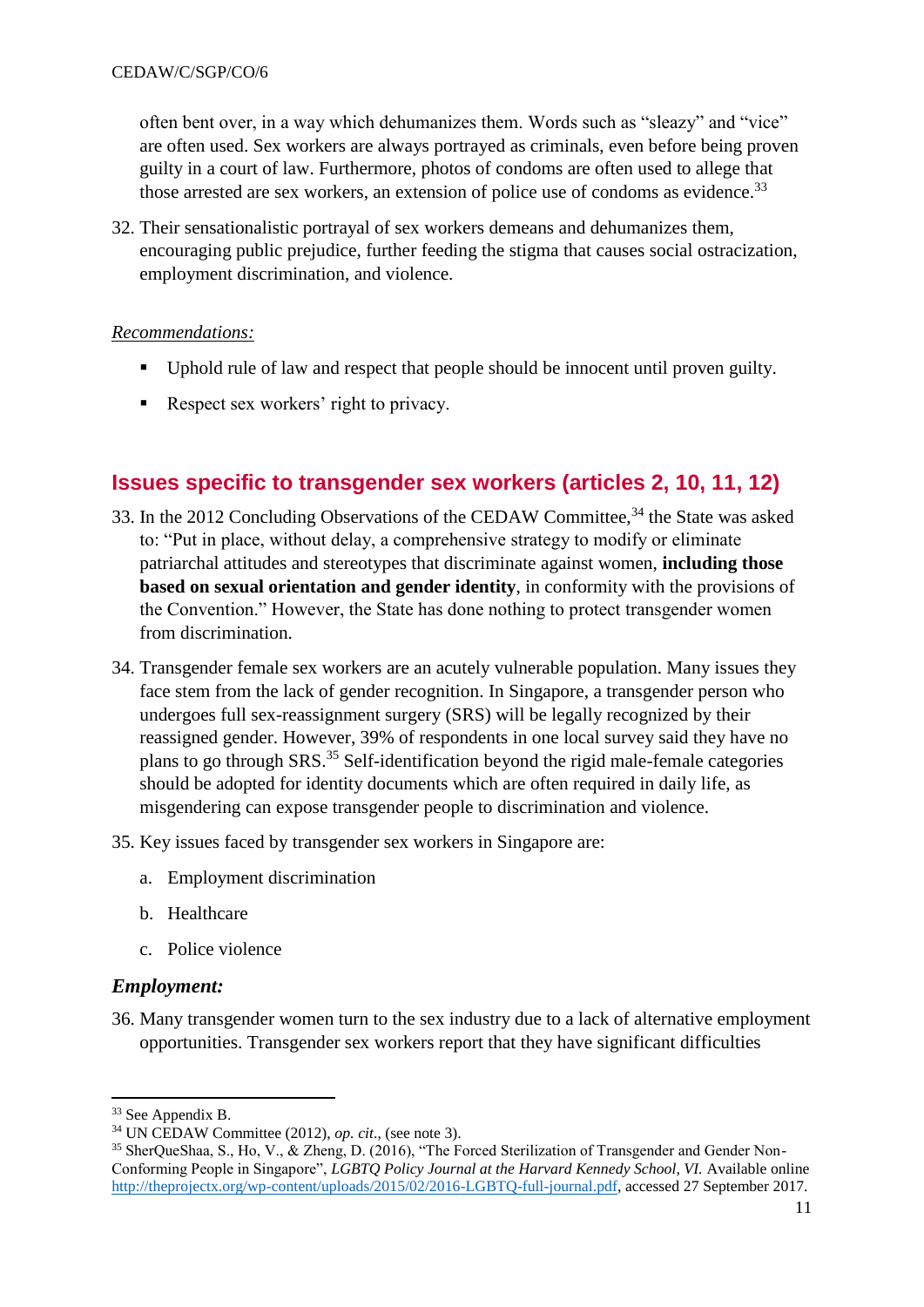finding employment due to discrimination in hiring or on the job.<sup>36</sup> 10% of all the cases handled by Project X in 2016 related to employment issues.

- 37. The Tripartite Alliance for Fair Employment Practices (TAFEP) was established to promote non-discrimination on the basis of age, race, gender, religion, family status or disability,<sup>37</sup> however, TAFEP's definition of gender does not explicitly include transgender individuals. Past complaints to TAFEP by transgender sex workers have not led to any action, as a result, transgender women do not see a point in reporting.
- 38. Moreover, many transgender sex workers leave school at a young age due to bullying in schools and/or a lack of family support, further limiting their employment opportunities.<sup>38</sup>

## <span id="page-11-0"></span>*Healthcare:*

39. Many transgender sex workers are not able to confidently access public health services due to fear of stigma, misgendering, and lack of sensitivity to their specific needs. This is true for both sexual health needs as well as mental health needs.<sup>39</sup>

## <span id="page-11-1"></span>*Police violence:*

- 40. Transgender women are often profiled by the police as sex workers, and mocked and ridiculed during arrest for their appearance or gender identity. They are also targeted for random urine testing for drugs. In a 2017 case handled by Project X, two transgender women were arrested by undercover officers while waiting to eat dinner, even though they were dressed in conservative traditional clothing and were not soliciting.
- *41.* Transgender women who are not legally recognized as women further face invasive body searches by male officers, being placed in prison cells that do not align with their gender identity, and being called slurs such as "catamite" and "*bapok*". 40

## *Recommendations:*

- The State should establish laws to protect transgender women against discrimination and violence, including by employers, healthcare providers, and law enforcement.
- **Sensitivity training for healthcare providers and law enforcement should be conducted.**

<sup>36</sup> Dutta and Mahtani (2017).

<sup>37</sup> TAFEP, "Fair Employment Practices", [https://www.tafep.sg/fair-employment-practices,](https://www.tafep.sg/fair-employment-practices) accessed 27 September 2017.

<sup>38</sup> SherQueShaa et al, (2016).

<sup>&</sup>lt;sup>39</sup> See Appendix C.

<sup>&</sup>lt;sup>40</sup> A local derogatory term used to refer to transgender women.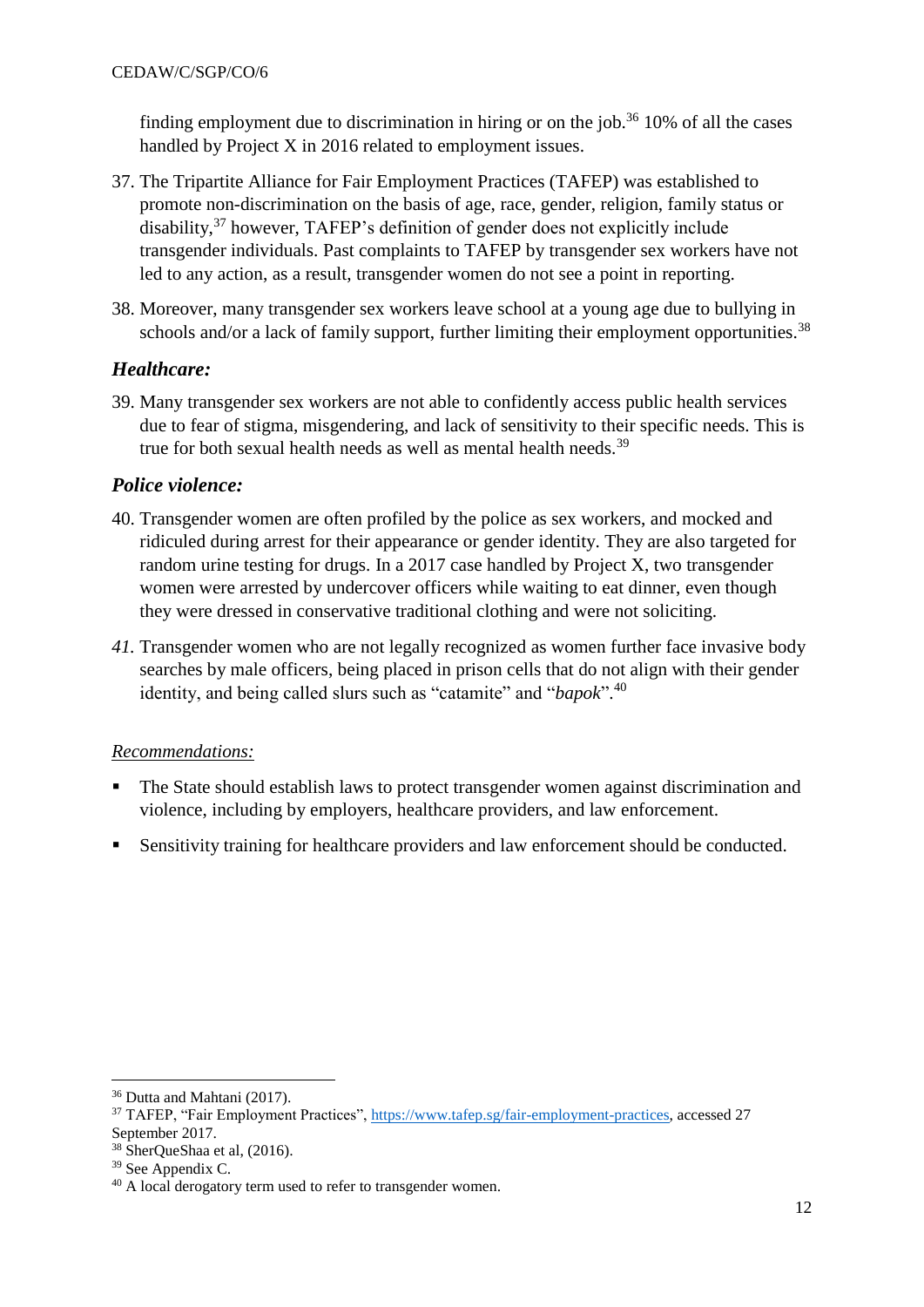# <span id="page-12-0"></span>**Appendix A: Licensed Migrant Sex Workers Testimonies**

#### *On police:*

**Angel:** "The boss can call the police. Helen had no boss, therefore when she was chopped to death nobody knew. I knew Helen, we were friends. People only knew about her death when the blood flowed out from under the door. That's why you need a boss present now. If there's no boss, they go out for a while, it's alright, close for a while, until they come back.

Other prostitutes, the government will catch you. Not us. If anything happens, fights, etc., we can call the police. Or rather, the boss reports. If anything happens usually the boss will be the figurehead. This boss helps us. If anything happens, if somebody dies, what will happen? We must call the police."

**Eva:** "The police look down on us migrants. The police treated us like dogs."

#### *On health checks:*

**Eva:** "Licensed sex workers are afraid of falling sick (i.e. contracting STIs). In the past, sex workers would only be deported upon contracting STI for the fourth time during their stay in Singapore. However, I think that now we will be deported after just twice contracting STIs. I am uncertain of this ruling and worry that it might change again. I am afraid of health checkups for fear of being deported if found to be sick. It's not sex workers' fault that they fall sick. The customers…sometimes the condoms slip off but they just continue and don't tell me. Once the condom was stuck inside me and I had to pull it out. We insist on wearing condoms all the time, but it is the customers who do not do anything when condoms slip off or break. Furthermore, condoms are not 100% fool proof against STIs.

The police refuse to listen to the sex workers, and will always accuse us of not using condoms. The nurses at the clinic believes us, but the police refuse to listen or understand our situation."

**Angel:** "A lot of girls had it, they took it as a sign of STI infection and would send you back if you get it twice. I get it once already. If I get it again, they will ask us to prepare all our belongings and they'll send us home. And we won't be able to return in 3 years*.*"

#### *On travel ban:*

**Angel:** "I wish there will not be such a restriction. I wanted to come back. Yes the law will be the same for my entire lifetime, it won't change. That is the way it is. We just hope, after 3 years, give us freedom. Like if we have stopped doing this, let us come back for a few weeks to a month. It's not for profit. Like we want to come back when we have time to visit our relatives.

We're asking for this to be abolished. Sometimes I want to come back to Singapore to see my relatives. I'm worried in the future I might not do this [sex work] anymore. If I stop, and I am sent back home, it will be troublesome to come back."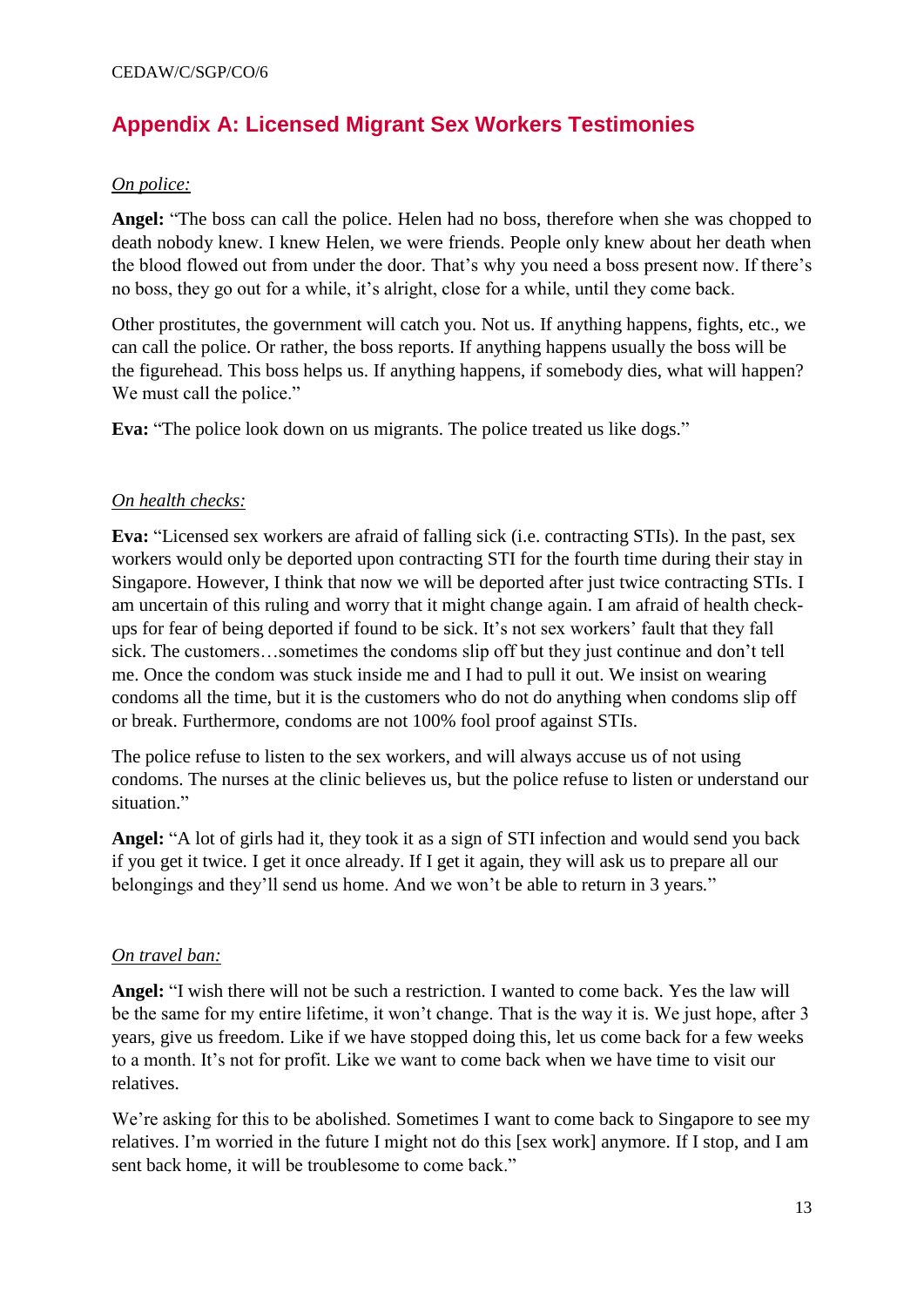**Sophie:** "Still, we stay in Singapore, what we never give? We follow the rules and regulations. We go for proper medical check up. Ok. We are helping some people. Even my boss, a Singaporean, she's also living with our money. Everybody can live with our money, but we cannot stay here after all they use everything because of the travel ban. Like throw us you know, like a dustbin.

With our money, my boss will take care of her son, her grandchildren, everybody is using our money right?

And then the house which they rent, they're paying the rental, she's renting the house, she paying the rental, the person who rent the house to the brothel, he also contribute the money with so many people right? With this prostitute money right? Then? Right? How much of help we already help them out?

Why ah? Why is our life like that? A big question mark. Sometimes ah, I regret. Why I come and choose this life of a prostitute. Because I cannot do anything else mah. Other then prostitute I cannot do another job. I get ban. With my permit I cannot go and work other places also. Because the whole thing is travel ban. I cannot even work other places."

# <span id="page-13-0"></span>**Appendix B: Unlicensed Sex Workers' Testimonies**

## *On licensing:*

**Jing Jing (migrant, street-based worker):** "But with yellow card, there is no freedom. You are restricted. You can't do anything you want. I hear them say you are stuck inside the shop all day, not able to go out and walk. That is what I hear them say. But my overall understanding is that how they operate in Singapore is that there is a designated time for them to work, and a designated time for them to get off work. But from what I hear from them is that they are just stuck in the shop all day. When you want to go out you have to be accompanied by someone, and that is very troublesome… [For me] when I feel like working, I work. When I do not feel like working, I don't. I get to do what I want."

## *On media portrayal:*

**Jenny (migrant, street-based worker):** "I do feel that the photos they feature on the newspaper are very vulgar and explicit. When people see it they won't feel good. But I feel that if they have to do it, they should contact the sex workers and ask for consent before such pictures are printed in the newspapers. Prostitution in Singapore is not illegal. But we are caught because we do not have documentation. But if I do not have documentation, why can't they enable me to apply for it?"

#### *On violence and access to justice:*

**Ruby (Singaporean, independent worker):** "What we do is something that has been around for ages. I find that if we don't do what we do, there will be a lot of rape case. That is for sure, but when we do we are being discriminated. The police come down is because of things the girls do - the bad things. If not the police won't come down.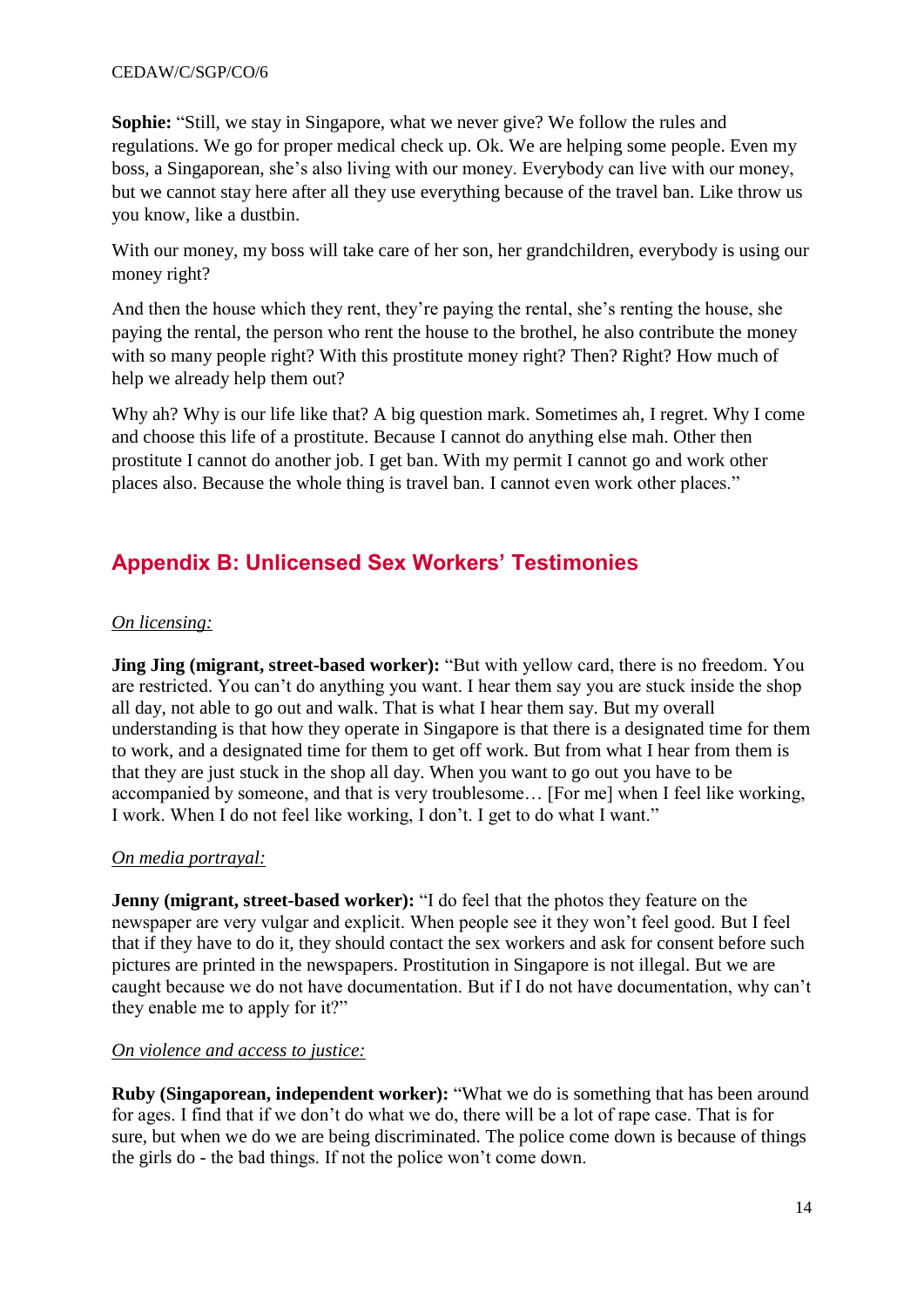Customer choked this one woman. Because he wants to do another round but he didn't want to pay. She was picked on because of her petite size. No report to the police because she knows they won't be bothered and she might be blamed instead."

**Jasmine** (Singaporean, independent worker): "Everybody needs to earn a living. The law encourage everybody to work but not everybody got education and good background. I need to face my problem myself. If the world cannot accept us, where can we go? The police won't help us, they will take long time to come because I said I do sex work. We don't feel protected and we don't have equality.

I got one customer, Singaporean, he take out the condom secretly. Firstly he will play love and sweet talk. He will try to take it out and do it without condoms. Many girls encountered the same thing. 3 out 10 customes don't use condom. Some of them will force.

Police officers are not polite and always question why we are here. With this, I hesitate to approach them for help. Female officers use vulgarities and humiliate the female workers."

**Rose (migrant, unlicensed brothel-based worker):** "The pimps help sometimes. We ask help from the pimps if we have arguments with customer. If we go to the police, the police will question us back why we work this. So pimps really help me when it comes to customer issues."

# <span id="page-14-0"></span>**Appendix C: Transgender Sex Workers Testimonies**

**Bella (migrant):** "They [the police] treat us like terrorist, destroy our room [during raids]. We don't like to be treated like that, like we are criminals. They come disturb us, but don't give us license or provide jobs in Singapore. We want license, but the process is not easy. Some jobs also require us to cut hair and be like a man. That is why we do sex work."

#### **Angelina (Singaporean):**

#### *On access to justice:*

When faced with abuse by clients, basically I voice out to my friends, complain to them as they face the same issue. I know what I'm doing is wrong, don't want to be charged with soliciting thus I don't want to involve the police. The fear is there. Approaching the higher authority might make me get into trouble. Asking for a saviour when the saviour is the one that is killing me. My friends and I face different issues that why I keep it to myself, as much as I want to voice out. Project X is here they can help us with our issues with sex work, another platform for us. There is someone I can share with. If beyond control I will go to the police, be it right or wrong because I believe the police know what they are doing but at the same time hopefully nothing happen to us as a sex worker. We want to avoid getting into trouble.

The pimp is there but why only us that got screened? They could be trafficking sex workers. When we report a case to them it takes longer than the one made by cisgender women. I'm the victim but I've been handcuffed too. And they will take their own sweet time to address